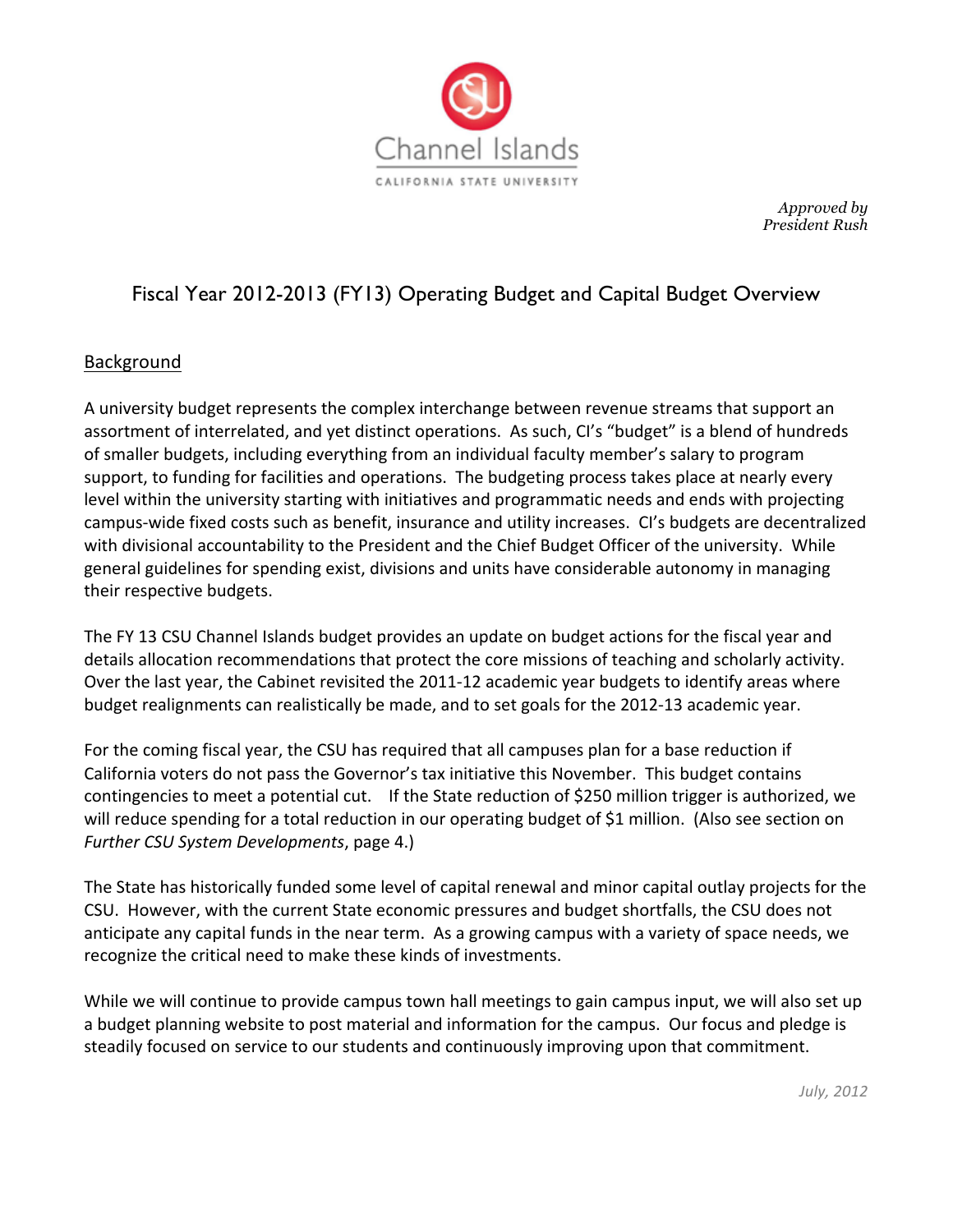## Total Operating Budget (All Funds) – Revenues and Expenditures by Fund Type and Category

Budgeted revenues and expenditures for the F13 fiscal year are \$97.7 million, a nine percent increase over the prior fiscal year. As approved by the CSU Board of Trustees, the tuition operating fee revenue presented below includes a 9.1 percent increase resident undergraduate tuition increase. (Please see section on *Key Policies Implicit in the FY13 Budget* regarding the tuition fee buyout and its increase on the FY13 tuition increase.)

#### TABLE+1**:**

Revenues and Expenditures

|                                       | FY13 Base  | FY12 Base  | Change<br>FY12<br>to FY13 |
|---------------------------------------|------------|------------|---------------------------|
| <b>University Operating Resources</b> |            |            |                           |
| <b>State Appropriations</b>           | 42,785,310 | 44,118,320 | $-3.02%$                  |
| Category I Fees                       | 27,181,500 | 20,257,800 | 34.18%                    |
| Category II Fees (95% HC FY13 Base)   | 3,134,880  | 2,722,320  | 15.15%                    |
| Use of Category II Reserves           | 132,802    |            |                           |
| Category III Fees                     | 12,000     | 12,000     | 0.00%                     |
| Category IV Fees (State Support)      | 253,400    | 192,000    | 31.98%                    |
| <b>Indirect Cost Recovery</b>         | 5,000      | 39,800     | $-87.44%$                 |
| <b>Total Revenues</b>                 | 73,504,892 | 67,342,240 | 9.15%                     |
|                                       |            |            |                           |
|                                       |            |            |                           |
| Lottery                               | 118,000    | 118,000    | 0.00%                     |
| <b>Total Revenues</b>                 | 118,000    | 118,000    | 0.00%                     |
|                                       |            |            |                           |
|                                       |            |            |                           |
| Housing                               | 9,178,400  | 7,656,705  | 19.87%                    |
| Use of Housing Reserves               | 1,206,609  |            |                           |
| Parking and Transportation            | 1,568,952  | 1,144,237  | 37.12%                    |
| <b>Extended Education</b>             | 5,204,605  | 4,127,675  | 26.09%                    |
| <b>Commercial Services</b>            | 3,102,720  | 2,575,100  | 20.49%                    |
| <b>Total Revenues</b>                 | 20,261,286 | 15,503,717 | 30.69%                    |
|                                       |            |            |                           |
|                                       |            |            |                           |
| Other                                 | 1,214,795  | 1,146,976  | 5.91%                     |
| Use of Other Reserves                 | 21,750     |            |                           |
| Investment Income                     | 25,000     | 25,000     | 0.00%                     |
| Cost Recovery                         | 2,542,738  | 1,721,705  | 47.69%                    |
| <b>Total Revenues</b>                 | 3,804,283  | 2,893,681  | 31.47%                    |
|                                       |            |            |                           |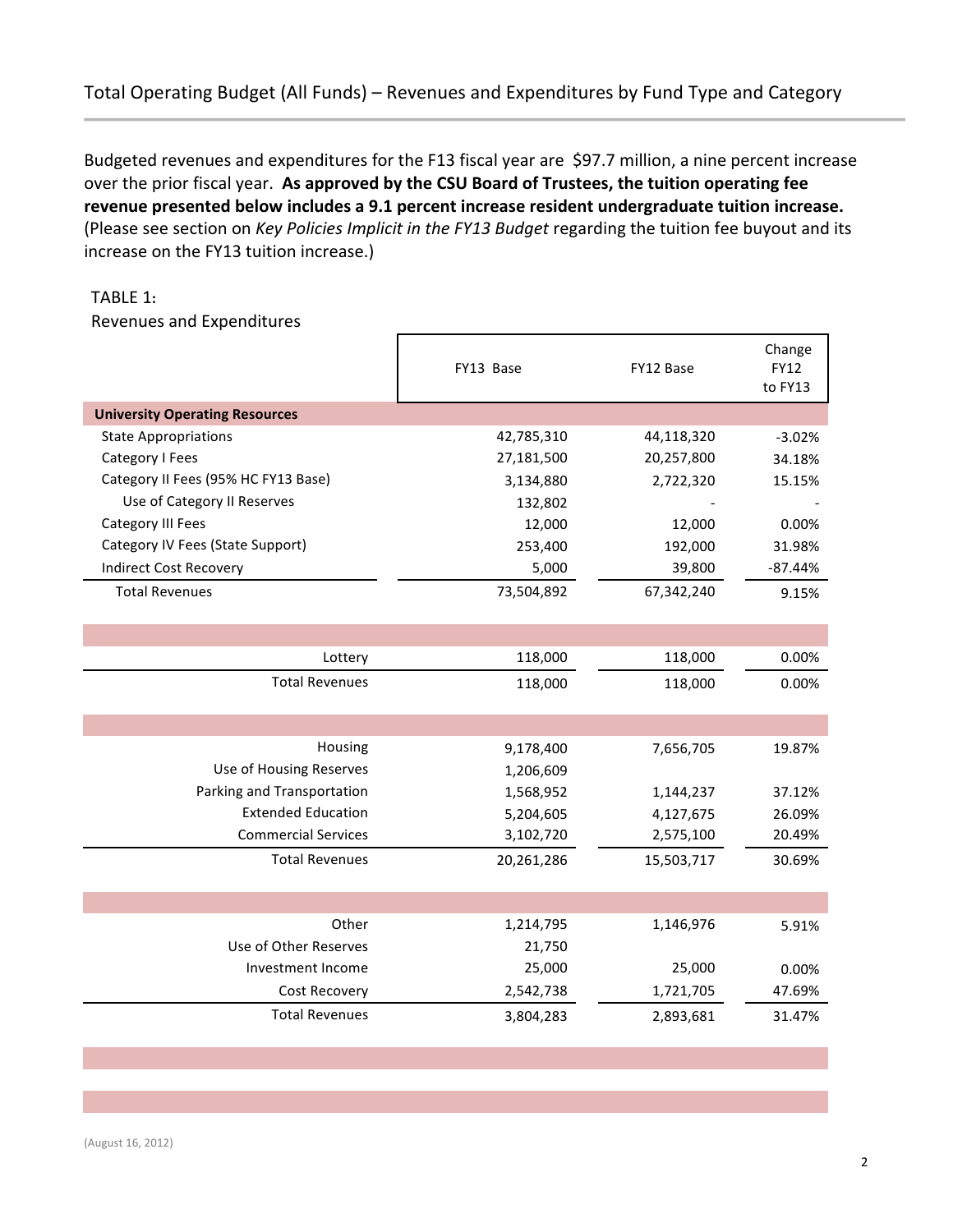**CI's FY13 general fund operating budget,** combining all sources of revenue is anticipated **to be \$73,504,892.** Primary revenue sources in FY 13 include those from State funds and tuition fees.

**Tuition Fees:** While the state will continue to face fiscal challenges, California's economic recovery continues to stunt the state's general fund, resulting in another year of depressed state support. In FY12, the CSU was  $$100$ million less state funded as a result of a mid-year general fund trigger reduction. As a result of this reduction, CI's operating base was reduced by \$1.65 million. For FY13, tuition fee revenues presented in Table 1 include a 9.1 percent resident undergraduate tuition increase.

**Campus Enrollments:** In FY12, CI's enrollments for the year were 3,583 FTES and State funding remained at 3,250 FTES. For FY13, state-funded enrollments remain the same. Full enrollments are expected for FY13.

| <b>Enrollments FY13</b>       | 4,000 FTES |
|-------------------------------|------------|
| CI State Appropriations Total | 3,250 FTES |

**Budget Planning:** During the spring semester, several campus meetings were held with students, the campus

community at-large and the academic senate to provide updates on the budget for FY13. A portion of these presentations included a discussion about prior enrollment growth. As established in FY12, CI's total enrollment exceeded the State funded level of 3,250 FTES. The same enrollment growth is planned in FY13, however, beginning in FY13 CI will budget the increase in tuition. This will allow for the campus to achieve certain operating economies of scale in operations as enrollments increase. The Chancellor's Office supports this approach and has exempted CI from enrollment limit penalties.

## **Key Policies Implicit in the FY13 Budget**

Strategic Budgeting and Planning: As adopted in prior budget planning efforts, the campus is committed to the following principles as we develop our strategic budgeting and resources allocation processes.

*~'Transparency''~'Accountability''~'Engagement*

These principles will provide a foundation for future resource allocation planning efforts as the campus strives to support critical needs with diminished resources. The resource allocation

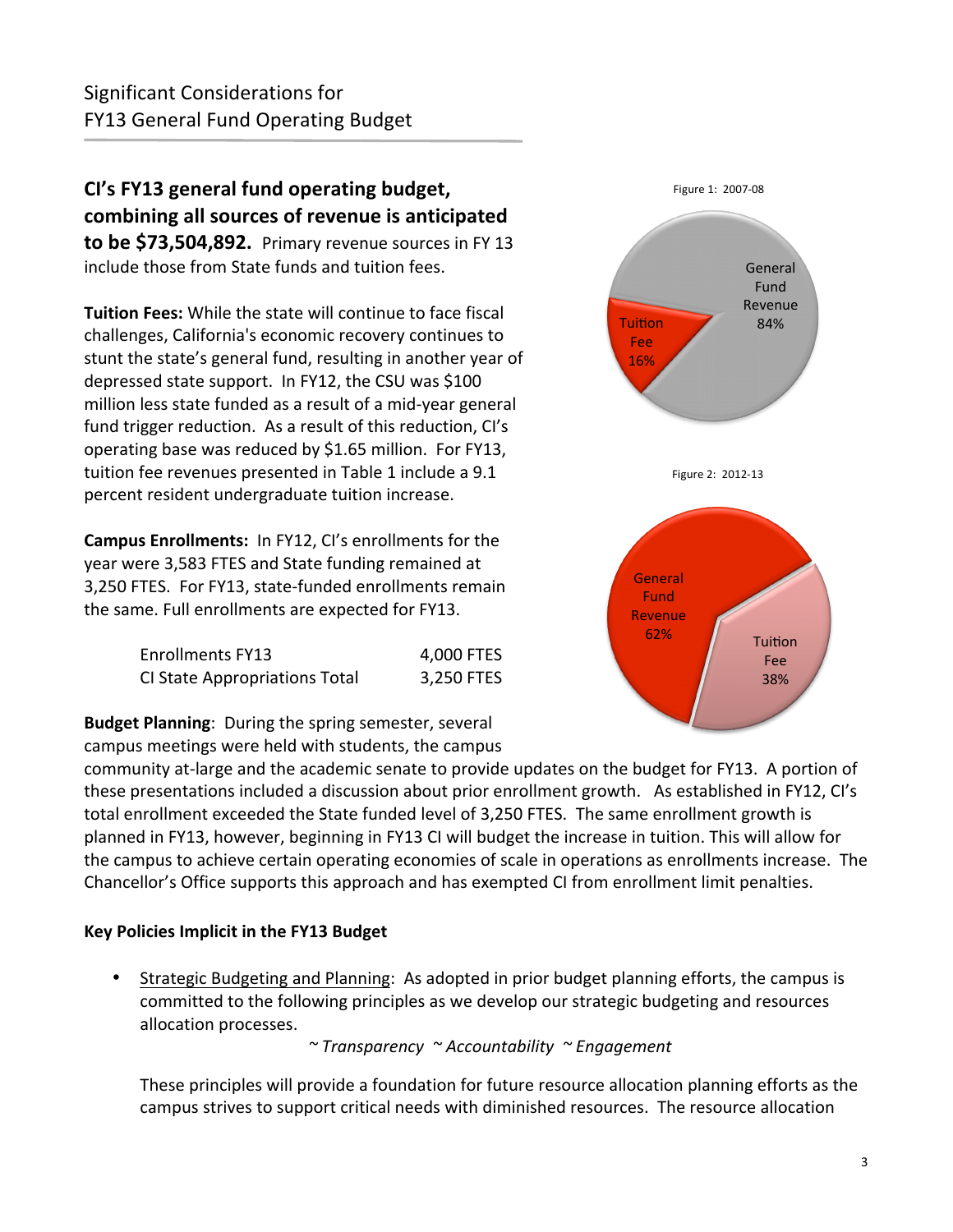process will also support the next campus-wide strategic planning cycle that will begin next academic year.

Budget Reduction Planning: The Governor's May Revision of the 2012-13 state budget proposes a \$250 million trigger cut for the CSU if voters reject his proposed tax measure this November. This potential reduction would reduce the state funding to the CSU by \$1.8 billion, the lowest level of state support allocated to the CSU since 1996, while serving 90,000 more students. http://www.calstate.edu/budget/fybudget/2012-2013/executive-summary/index.shtml •

To anticipate the possible reduction in FY13, budget reduction scenarios have been developed to minimize impact to campus operations and address a potential cut to the operating budget. In addition, to provide flexibility in FY13, approximately 50% of available funds are allocated only as permanent for those needs determined to be critical to the institution; temporary funds are allocated for the remaining total.

Tuition Fee Buyout: The final State adopted budget includes the option of a delayed tuition fee "buy out" for the CSU, which includes an appropriation of \$125 million for the 2013-14 fiscal year. The buy out, however, is contingent on two provisions: the governor's tax initiative must pass, and the CSU must choose to reset its tuition fee rates for the 2012-13 academic year back to 2011-12 fiscal year levels. •

However, the CSU approved higher tuition fee rates already in effect for 2012-13, and has begun collecting the tuition fees from continuing students. To comply with the second condition of the buy out requires the CSU Board of Trustees to rescind its November 2011 tuition increase and refund it to students for fall 2012, leaving the CSU with a \$132 million onetime hole in its budget for 2012-13. The \$125 million appropriation in 2013-14 would cover about 95 percent of the ongoing loss from resetting rates to 2011-12 levels, but it would not compensate for the one-time loss in 2012-13.

If the board decides at its September meeting to accommodate this legislation, it could rescind the tuition fee increase for the 2012-13 academic year, contingent on passage of the November tax measure. Under this scenario, campuses would begin processing refunds or credits for fall 2012 after the tax measure's passage, and students registering for spring 2013 would pay the 2011-12 rates.

The Chancellor's Office is exploring options to address the remaining gap as well as looking at contingencies to address the potential \$250 million trigger cut. (More information on the proposal at http://www.dof.ca.gov/documents/FullBudgetSummary\_web.pdf)

Further CSU System Developments: The CSU has posted information on "Cost Reduction and Revenue Enhancement Opportunities" at the site noted below. This includes updated information from the July 17, 2012 Board of Trustees meeting and the various strategies under consideration. The outcome of the Board of Trustees September meeting will impact the information presented in this document. •

http://www.calstate.edu/budget/fybudget/presentations%2Dcommunications/budget%2Dstrategies/.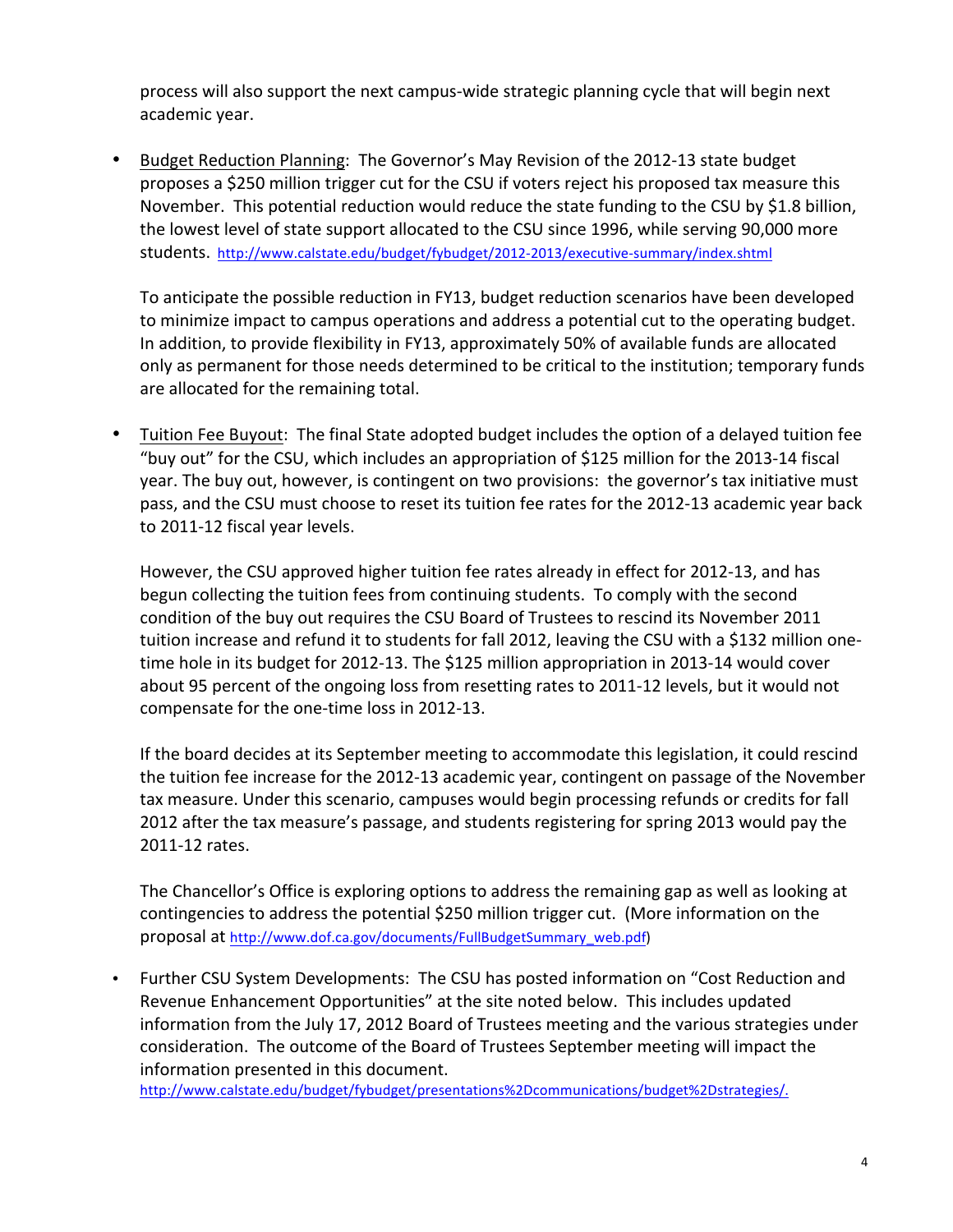## **University Operating Fund**

The following graph details the historical amount of state funds that are used to fund university operations. Over the last several years, the campus has experienced a decrease in this source of revenue while state enrollments have increased.



#### **UNIVERSITY OPERATING RESOURCES**

Total new net revenues for FY 2013 are projected to be \$6,010,899. These funds are net revenues generated by the increase of tuition fees. They are calculated on resident headcount and include resident and non-resident fees that are then adjusted for tuition waivers.

**State General Fund:** No new State appropriations revenue is budgeted in FY13.

**Temporary Funds**: For FY13, the campus plans to allocate \$1.6 million as temporary funds and no permanent commitment will be made against this fund source for the new fiscal year. This will provide flexibility for the campus during FY13 to accommodate any permanent fiscal impacts/reductions.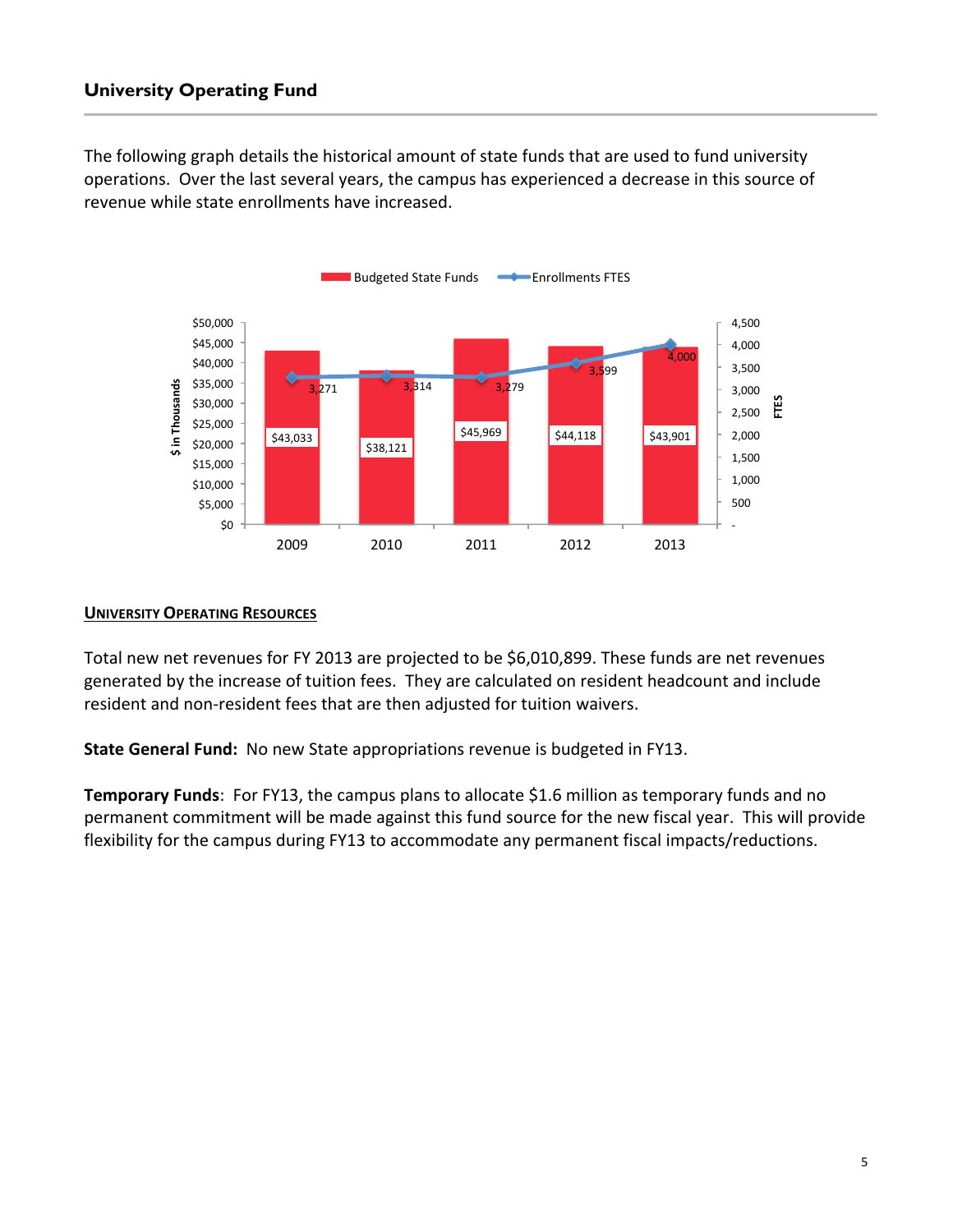The FY13 University General Fund Operating Resources budget is presented below.

TABLE+2**:** University Operating Resources

 $\overline{\phantom{a}}$ 

| <b>State Appropriations</b>                 |             |            |
|---------------------------------------------|-------------|------------|
| PY Appropriations                           | 44,118,320  |            |
| 11/12 Retirement Adjustment                 | (198, 510)  |            |
| <b>Operating Interest Assessment</b>        | (19,000)    |            |
| <b>Tuition Fee Discount Adjustment</b>      | (115,500)   |            |
| <b>GF Expenditure Adjustments</b>           | (1,000,000) |            |
|                                             |             | 42,785,310 |
| Category I Fees                             |             |            |
| <b>Tuition Fees</b>                         | 26,577,000  |            |
| Non Resident Tuition Fees                   | 200,000     |            |
| <b>Application Fee</b>                      | 404,500     |            |
|                                             |             | 27,181,500 |
| Use of Fund Balance                         |             |            |
| Category II Fees (95% HC FY13 Base)         |             |            |
| <b>Health Facility Fee</b>                  | 26,124      |            |
| <b>Instructional Related Activities Fee</b> | 435,400     |            |
| Materials Services & Facilities Fee         | 304,780     |            |
| Use of Reserves - MSFT Fee                  | 51,055      |            |
| <b>Student Body Center Fee</b>              | 1,410,696   |            |
| <b>Health Services Fee</b>                  | 522,480     |            |
| <b>Recreation and Athletics Fee</b>         | 435,400     |            |
| Use of Reserves - RAF                       | 81,747      |            |
|                                             |             | 3,267,682  |
| <b>Category III Fees</b>                    | 12,000      |            |
| Category IV Fees (State Support)            | 253,400     |            |
| <b>Indirect Cost Recovery</b>               | 5,000       |            |
| <b>Total Revenues</b>                       |             | 73,504,892 |
|                                             |             |            |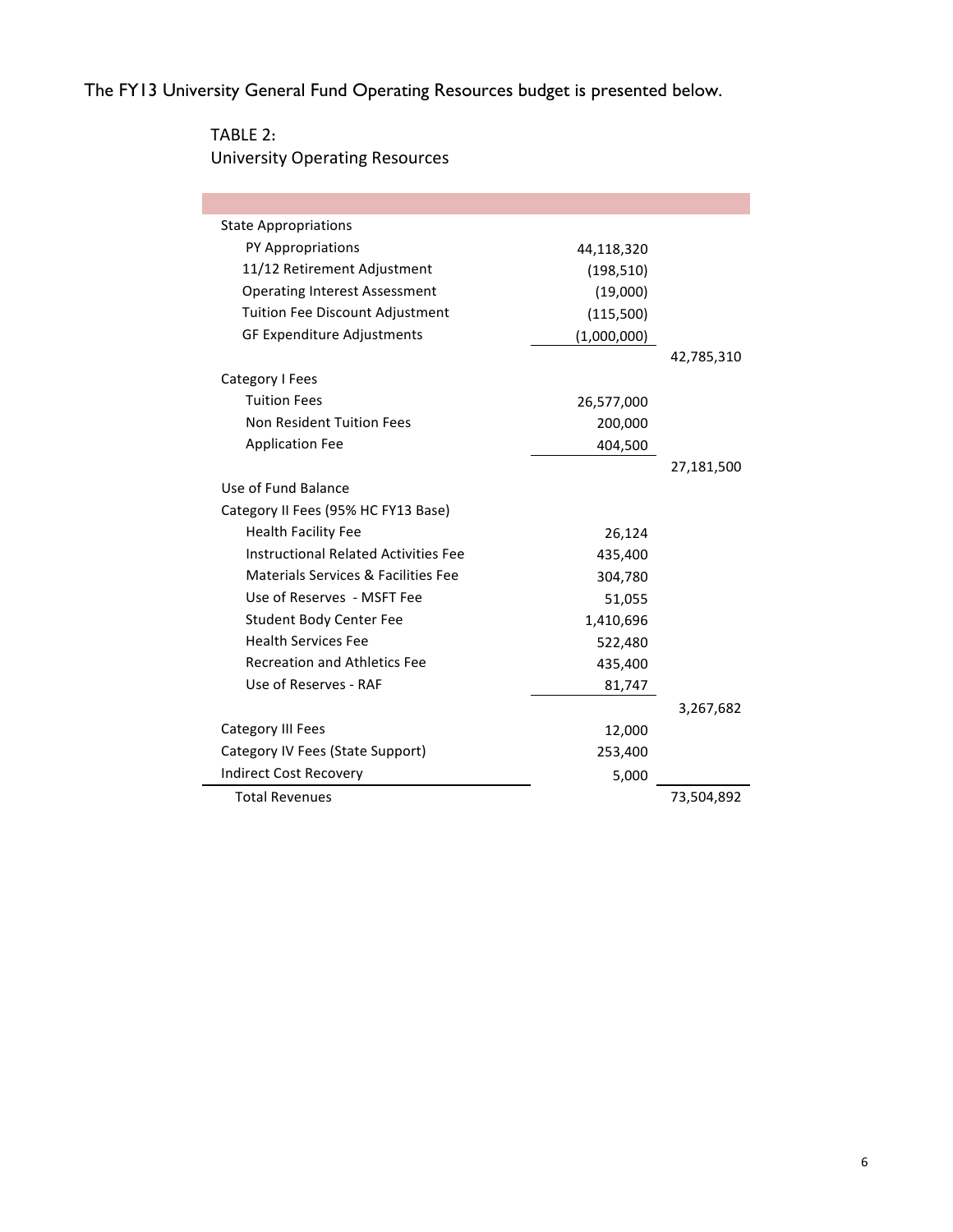#### **UNIVERSITY BUDGET REDUCTIONS**

Due to the long lead times necessary to implement the permanent spending reductions, CSU Chancellor's Office indicates that we must plan for the 2012-13 potential budget associated with the CSU's \$250 million trigger cut. For CI, the reduction has been included in the FY13 budget.

If the \$250 million trigger is pulled for the CSU during FY13, the reduction for CI is \$1 million to the base-operating budget. The majority of this potential reduction was absorbed in the unallocated net increase in tuition expected from the FY13 annualized enrollment growth with the remainder to be absorbed in FY14.

#### **BUDGET EXPENDITURE SUMMARY**

#### **Overview**

FY13 divisional requests totaled \$3,545,543 and are summarized below. Funding requests were developed at the division level and *only the most critical funding requests were recommended for* funding.

A structural deficit carried in the FY12 budget year of \$649,591 is eliminated.

Fixed and One-Time Costs: These costs are estimated to be \$1,324,500. They include benefit increases, insurance, utilities, technology refresh and accessibility/accommodation requirements.

The State University Grant increased by approximately \$489,500. Critical operating costs are also included for the opening of North Hall at \$274,500 for operational maintenance services since no new separate state funding was allocated for this purpose.



**Figure 3: FY13 Divisional Budget Requests**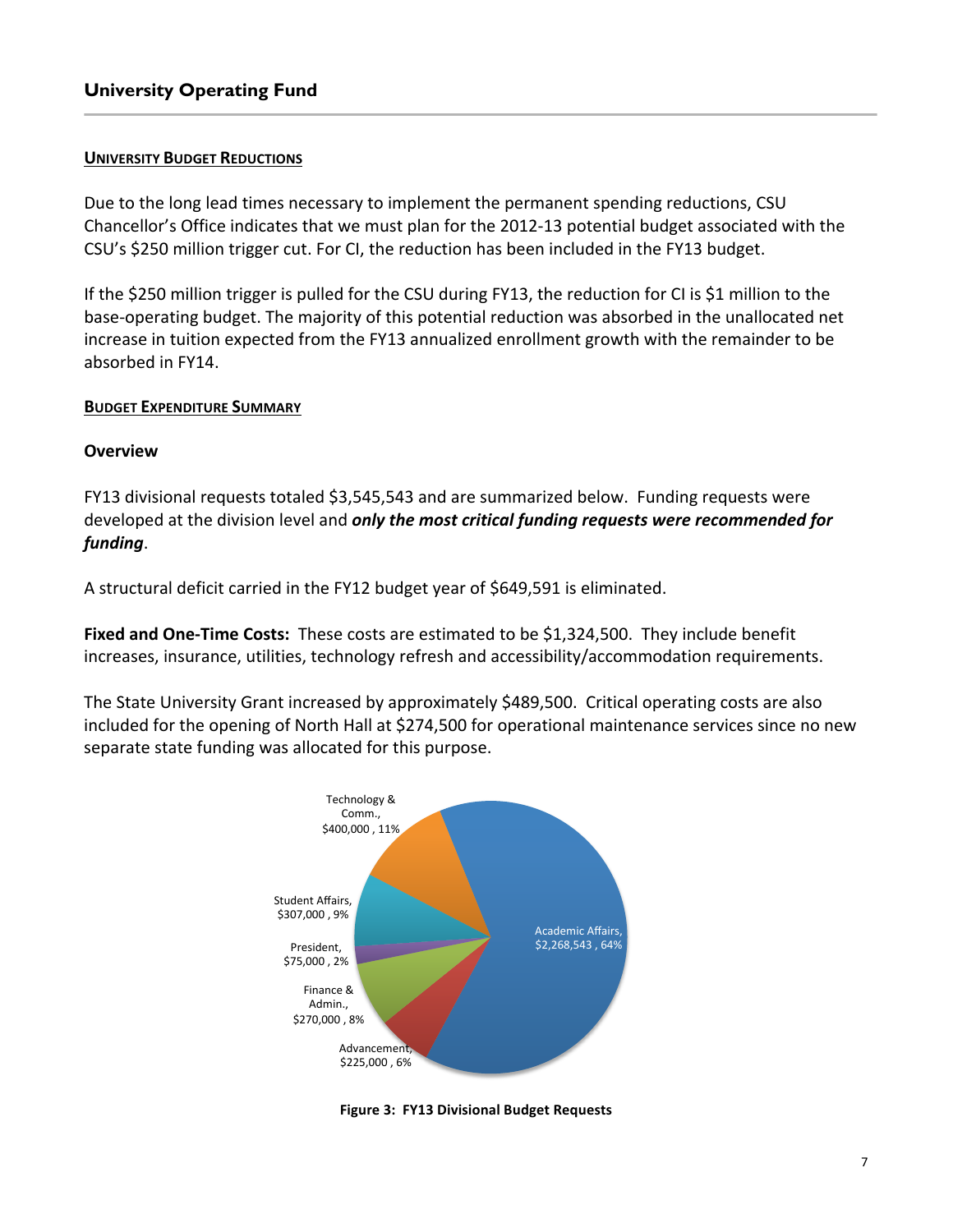### **Methodology**

For the FY 2013, each campus unit provided their operating needs to their vice president reporting area. Because of limited availability of new funding, the budgeting of new tuition funds from enrollment growth as operating revenue, and the potential for a budget reduction if the Governor's tax initiative does not pass in November, approximately \$1.6 million of available funds will be allocated as temporary.

Permanent funding was allocated to address critical instructional need by the addition of 9.0 tenuretrack faculty. Urgent funding was required to address a critical gap in services due to additional processing for functions such as enrollment services (admissions and records), technology requirements and internal audit functions.

Operating revenue was allocated to new and increased fixed costs, permanent and temporary allocations and contingency funds as follows:

|                                      | Permanent<br><b>Allocations</b> | <b>Temporary</b><br><b>Allocations</b> | Total       |
|--------------------------------------|---------------------------------|----------------------------------------|-------------|
| <b>Operating Revenue-</b><br>Tuition | \$1,931,362                     | \$1,614,181                            | \$3,545,543 |
| <b>Fixed Costs</b>                   | \$1,099,500                     |                                        | \$1,099,500 |
| SUG Increase                         | \$489,500                       |                                        | \$489,500   |
| Contingency                          |                                 |                                        | \$876,356   |
| Total                                | \$3,520,362                     | \$1,614,181                            | \$6,010,899 |

#### **Table#3. FY 2013 Recommended Permanent and Temporary Allocations by Fund Source**

A summary of recommended allocations is provided in Table 4. Total divisional recommendations for FY 2013 are \$3,545,543. As part of initial planning for a potential budget reduction during FY13, temporary allocations provide budget flexibility. Permanent allocations were limited to activities that address critical institutional risk and/or planned and targeted strategic programmatic growth.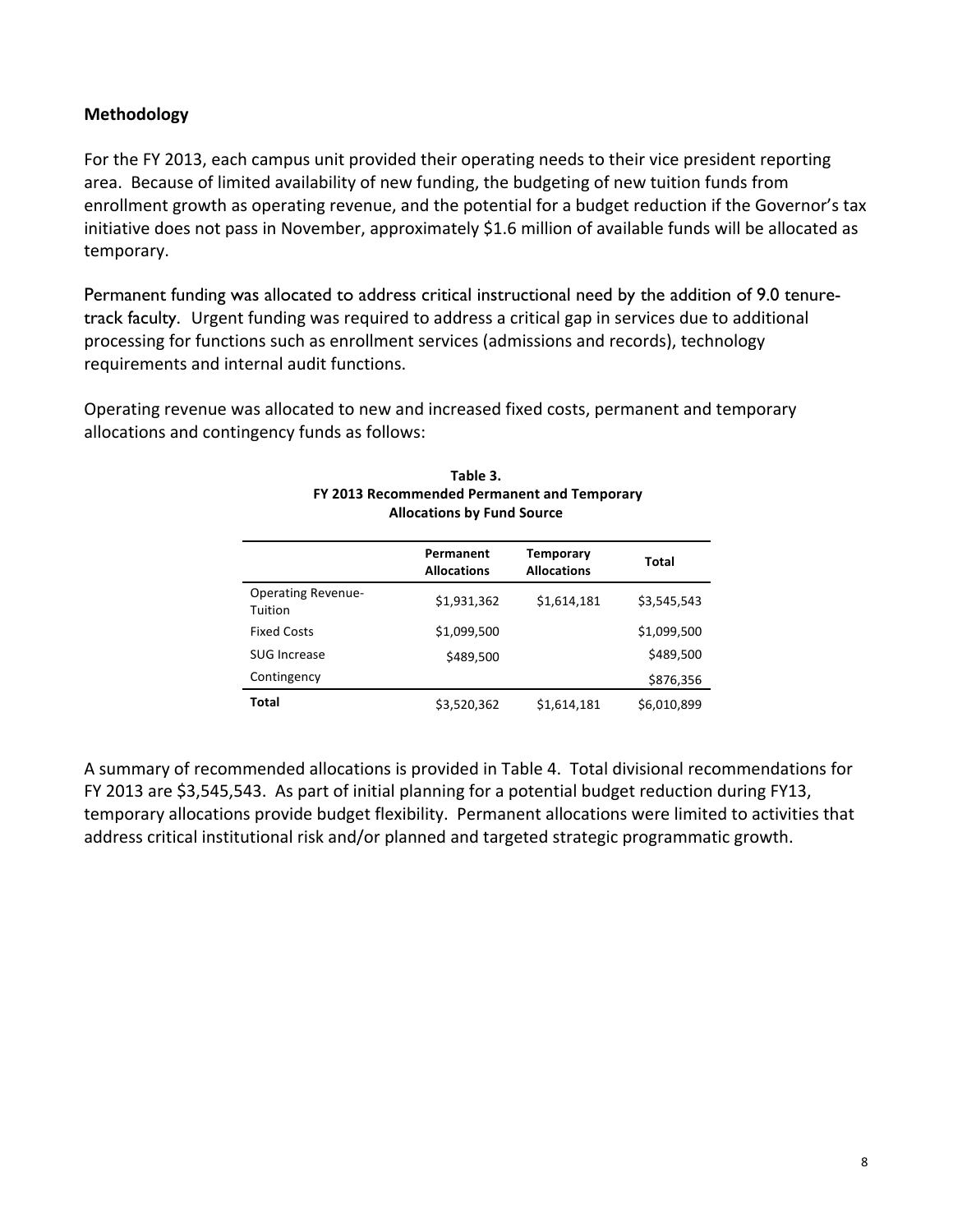| Table 4.                                                |  |
|---------------------------------------------------------|--|
| <b>SUMMARY OF REVENUE AND RECOMMENDED DISTRIBUTIONS</b> |  |

|                  | Academic<br><b>Affairs</b> | Advance-<br>ment         | <b>Student</b><br><b>Affairs</b> | T&C       | <b>President</b>         | F&A       | Total       |
|------------------|----------------------------|--------------------------|----------------------------------|-----------|--------------------------|-----------|-------------|
|                  |                            |                          |                                  |           |                          |           |             |
| Faculty          | \$1,214,362                | $\overline{\phantom{m}}$ | --                               | $- -$     | $- -$                    |           | \$1,214,362 |
| Staff/Operations | $\overline{\phantom{m}}$   | \$135,000                | \$157,000                        | \$200,000 | \$75,000                 | \$135,000 | \$717,000   |
| Sub-total        | \$1,214,362                | \$135,000                | \$157,000                        | \$200,000 | \$75,000                 | \$135,000 | \$1,931,362 |
|                  |                            |                          |                                  |           |                          |           |             |
|                  |                            |                          |                                  |           |                          |           |             |
| Faculty          | \$719,000                  | $- -$                    | --                               |           | $\sim$                   |           | \$719,000   |
| Staff/Operations | \$335,181                  | \$90,000                 | \$150,000                        | \$200,000 | $\overline{\phantom{m}}$ | \$135,000 | \$760,181   |
| Sub-total        | \$1,054,181                | \$90,000                 | \$150,000                        | \$200,000 | $\overline{\phantom{m}}$ | \$135,000 | \$1,614,181 |
|                  |                            |                          |                                  |           |                          |           |             |
| Total            | \$2,268,543                | \$225,000                | \$307,000                        | \$400,000 | \$75,000                 | \$270,000 | \$3,545,543 |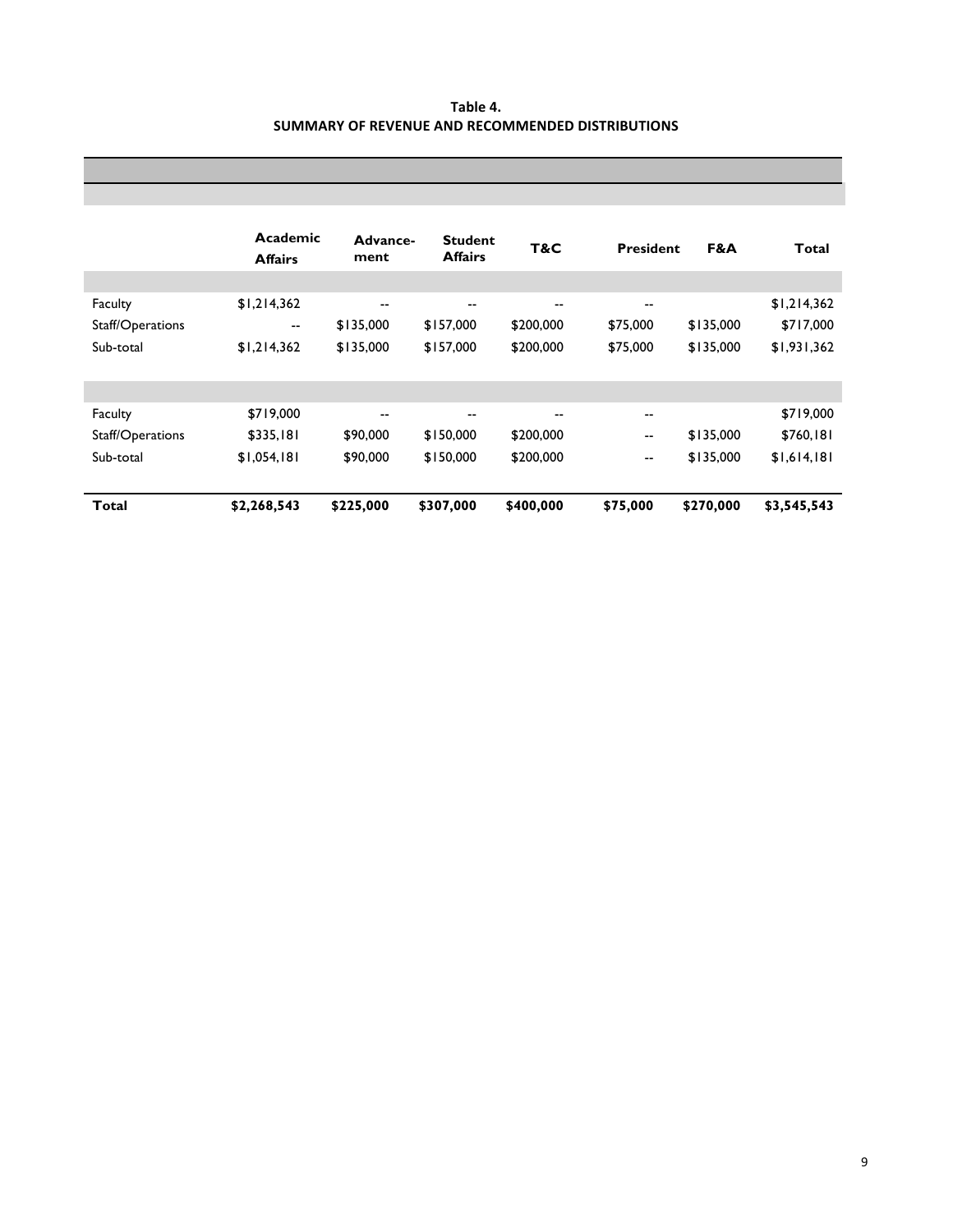## **Capital Budget**

## **Background**

In the past, CSU campuses have been funded for both minor capital projects and capital renewal projects in accordance with the State University Administrative Manual (SUAM) from **separate state** fund sources and not campus operating funds. However, given the continuing budget challenges at the State level, we do not anticipate either of these types of funding for the next few years.

Minor Capital Outlay (construction) projects are limited to those projects that correct deficiencies, provide new or improved facilities, add access or provide equipment for a minor capital outlay project whose estimated total cost is \$400,000 or less. Minor construction does not include any work classified as maintenance or repair. Projects may not be grouped unless they are for similar work within one building or complex. For instructions on policy and procedures for writing minor capital outlay service agreements, see SUAM Section X. For instructions on construction procedures for minor capital outlay projects, see SUAM Section XII.

Capital Renewal projects are limited to those projects that provide replacement of major building components and/or systems that have exceeded their useful life. Major building systems must be replaced to enable the continued function and use of an aged facility. The building components renewed typically include: the heating, ventilation and air conditioning systems; plumbing systems; electrical distribution system; and building exterior skin, roof and window systems. Energy and utility efficiency improvements are pursued with these projects as appropriate.

## **Deferred Maintenance**

The trend of accumulating deferred maintenance back-logs across the country continues to grow in priority. In 2000, the CSU adopted the Facilities Renewal Cost Model Project (FRRM) with the longterm objective of securing adequate funding for deferred maintenance and renewal needs for CSU physical plants. FRRM implementation provided a standardized means for campuses to fulfill the requirement to prepare an annual five-year projection of deferred maintenance and capital renewal costs. It also provided the CO with information necessary for capital budgeting and planning.

Since the adoption of FRRM, the CSU system has been confronted with funding appropriation challenges that have had a profound effect on facilities maintenance. The CSU support budget documentation for 2012/13 identifies a deferred maintenance need of \$470 million. This amount represents the highest priority projects out of an estimated \$1.6 billion in deferred maintenance and capital renewal backlog derived from the 2009/10 FRRM data. The model also concludes that absent investment of at least \$99 million per year to maintain the current backlog level, the need will grow to \$2.2 billion by 2016. For Channel Islands, the inventory of deferred maintenance exceeds \$15 million at present. Planning work is underway to develop longer-tem strategies to adequately address this growing need.